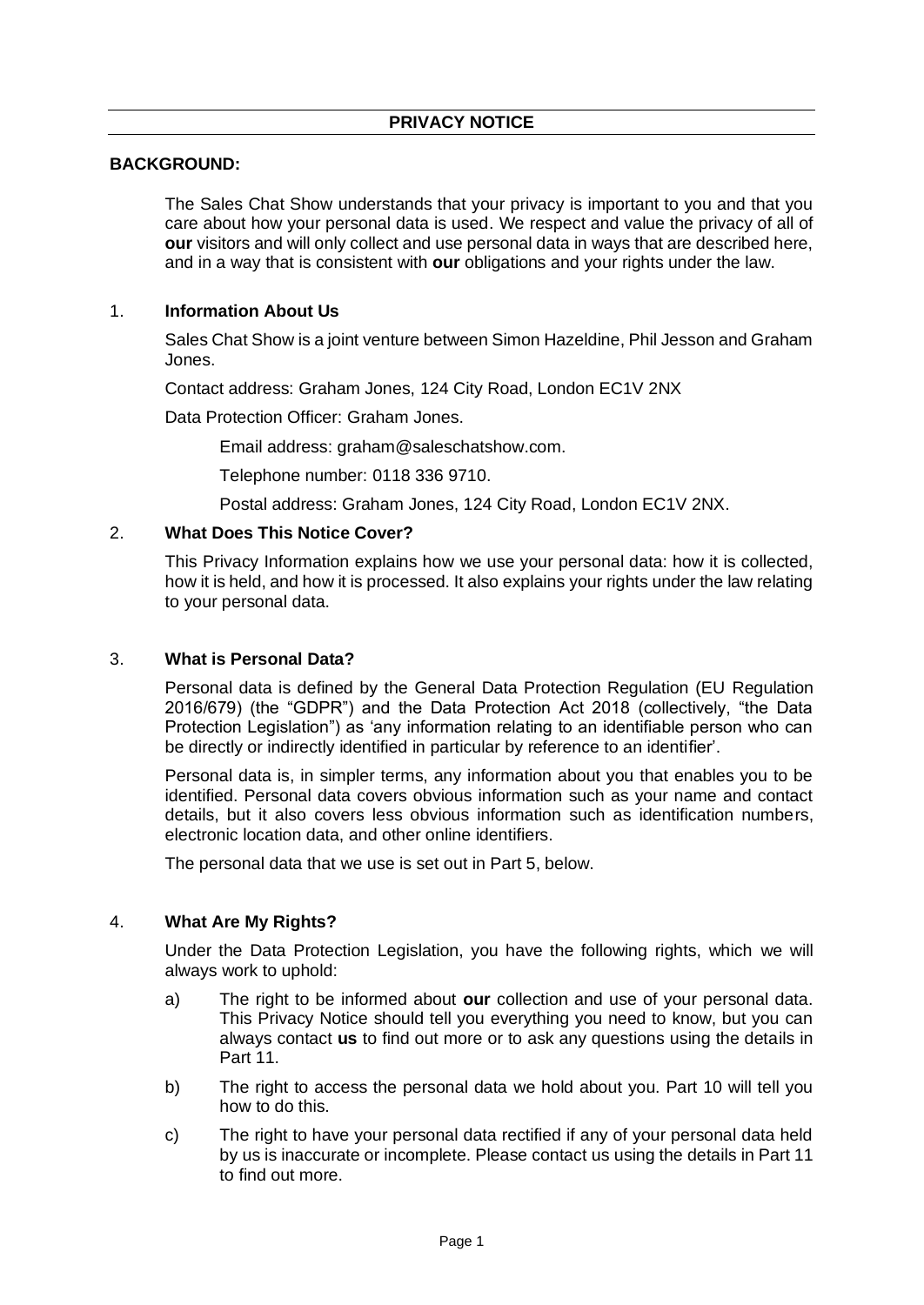- d) The right to be forgotten, i.e. the right to ask us to delete or otherwise dispose of any of your personal data that we hold. Please contact us using the details in Part 11 to find out more.
- e) The right to restrict (i.e. prevent) the processing of your personal data.
- f) The right to object to us using your personal data for a particular purpose or purposes.
- g) The right to withdraw consent. This means that, if we are relying on your consent as the legal basis for using your personal data, you are free to withdraw that consent at any time.
- h) The right to data portability. This means that, if you have provided personal data to us directly, we are using it with your consent or for the performance of a contract, and that data is processed using automated means, you can ask us for a copy of that personal data to re-use with another service or business in many cases.
- i) Rights relating to automated decision-making and profiling. We do not use your personal data in this way.

For more information about **our** use of your personal data or exercising your rights as outlined above, please contact us using the details provided in Part 11.

It is important that your personal data is kept accurate and up-to-date. If any of the personal data we hold about you changes, please keep us informed as long as we have that data.

Further information about your rights can also be obtained from the Information Commissioner's Office or your local Citizens Advice Bureau.

If you have any cause for complaint about **our** use of your personal data, you have the right to lodge a complaint with the Information Commissioner's Office. We would welcome the opportunity to resolve your concerns ourselves, however, so please contact us first, using the details in Part 11.

# 5. **What Personal Data Do You Collect and How?**

Depending upon your use of **our** Site, we may collect and hold some or all of the personal and non-personal data set out in the table below, using the methods also set out in the table. We do not collect any 'special category' or 'sensitive' personal data**,**  personal data relating to children, or data relating to criminal convictions and/or offences.

| <b>Data Collected</b>                                                                                   | <b>How We Collect the Data</b> |
|---------------------------------------------------------------------------------------------------------|--------------------------------|
| Identity Information including name, email Website form.<br>address, postal address, telephone number.  |                                |
| Contact information including name, email   Website form.<br>address, postal address, telephone number. |                                |
| Business information including business Website form.<br>name.                                          |                                |
| Data from third parties including analytics Google Analytics.<br>data.                                  |                                |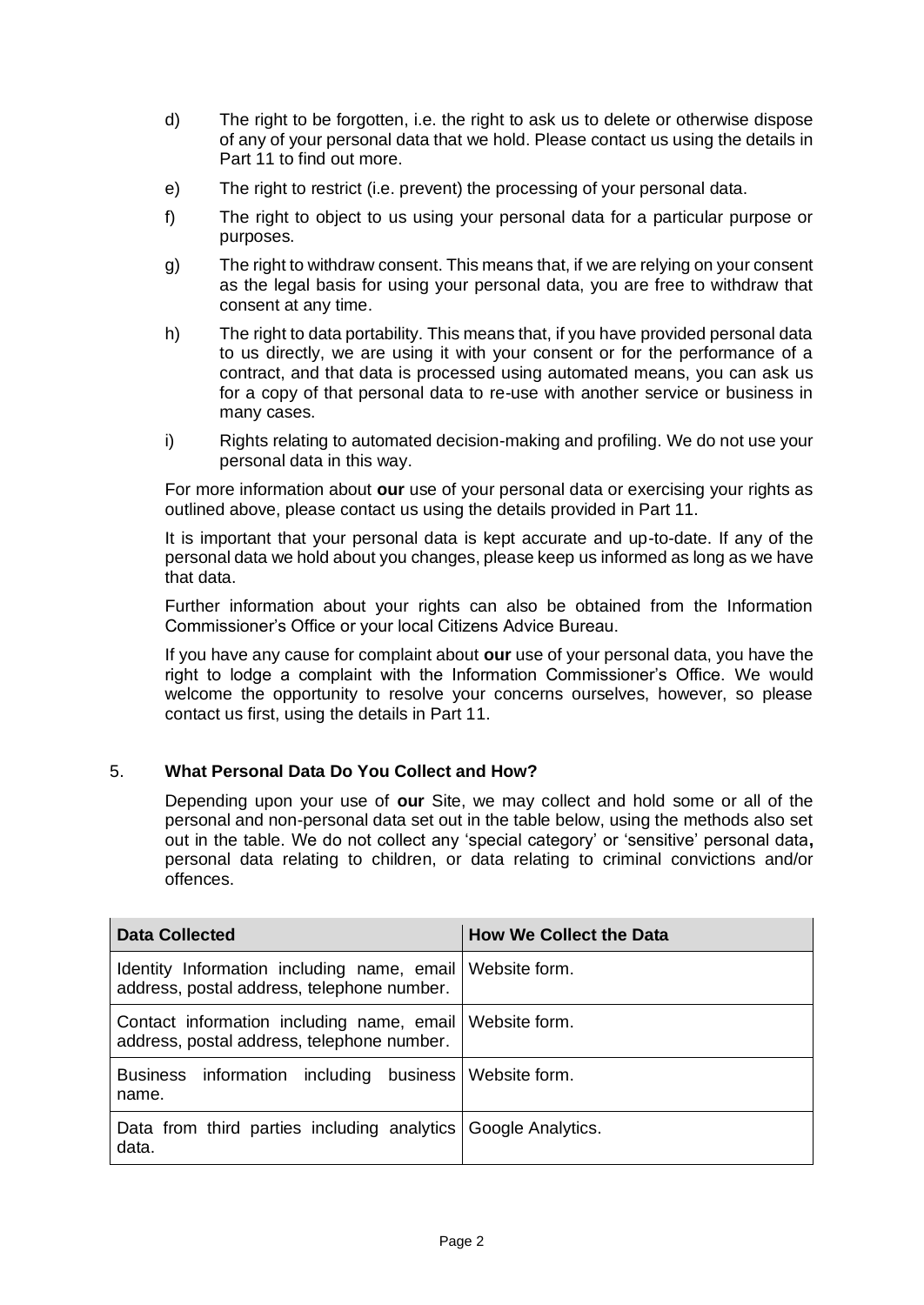# 6. **How Do You Use My Personal Data?**

Under the Data Protection Legislation, we must always have a lawful basis for using personal data. The following table describes how we **may** use your personal data, and **our** lawful bases for doing so:

| <b>WhatWe Do</b>                                                                                           | <b>What Data We Use</b>                                   | our Lawful Basis     |
|------------------------------------------------------------------------------------------------------------|-----------------------------------------------------------|----------------------|
| Administering our business.                                                                                | Identity, contact, business<br>information.               | Legitimate interest. |
| Supplying our services to<br>you.                                                                          | Identity, contact, business<br>and analytics information. | Legitimate interest. |
| Personalising and tailoring<br>our services for you.                                                       | Identity, contact, business<br>and analytics information. | Legitimate interest. |
| Communicating with you.                                                                                    | Identity, contact, business<br>information                | Legitimate interest. |
| Supplying you with<br>information by email that you<br>have opted-in-to (you may<br>opt-out at any time).] | Identity, contact, business<br>information                | Consent.             |

With your permission and/or where permitted by law, we may also use your personal data for marketing purposes, which may include contacting you by email **AND/OR**  telephone with information, news, and offers on **our** services. You will not be sent any unlawful marketing or spam. We will always work to fully protect your rights and comply with **our** obligations under the Data Protection Legislation and the Privacy and Electronic Communications (EC Directive) Regulations 2003, and you will always have the opportunity to opt-out. We will always obtain your express opt-in consent before sharing your personal data with third parties for marketing purposes and you will be able to opt-out at any time.

**We** use the following automated system**[**s**]** for carrying out certain kinds of decisionmaking. If at any point you wish to query any action that we take on the basis of this or wish to request 'human intervention' (i.e. have someone review the action themselves, rather than relying only on the automated method), the Data Protection Legislation gives you the right to do so. Please contact us to find out more using the details in Part 11.

- The following automated decision-making method(s) may be used:
	- o Use of Google Analytics to decide on presentation methods.

**We** will only use your personal data for the purpose(s) for which it was originally collected unless we reasonably believe that another purpose is compatible with that or those original purpose(s) and need to use your personal data for that purpose. If we do use your personal data in this way and you wish us to explain how the new purpose is compatible with the original, please contact us using the details in Part 11.

If we need to use your personal data for a purpose that is unrelated to, or incompatible with, the purpose(s) for which it was originally collected, we will inform you and explain the legal basis which allows us to do so.

In some circumstances, where permitted or required by law, we may process your personal data without your knowledge or consent. This will only be done within the bounds of the Data Protection Legislation and your legal rights.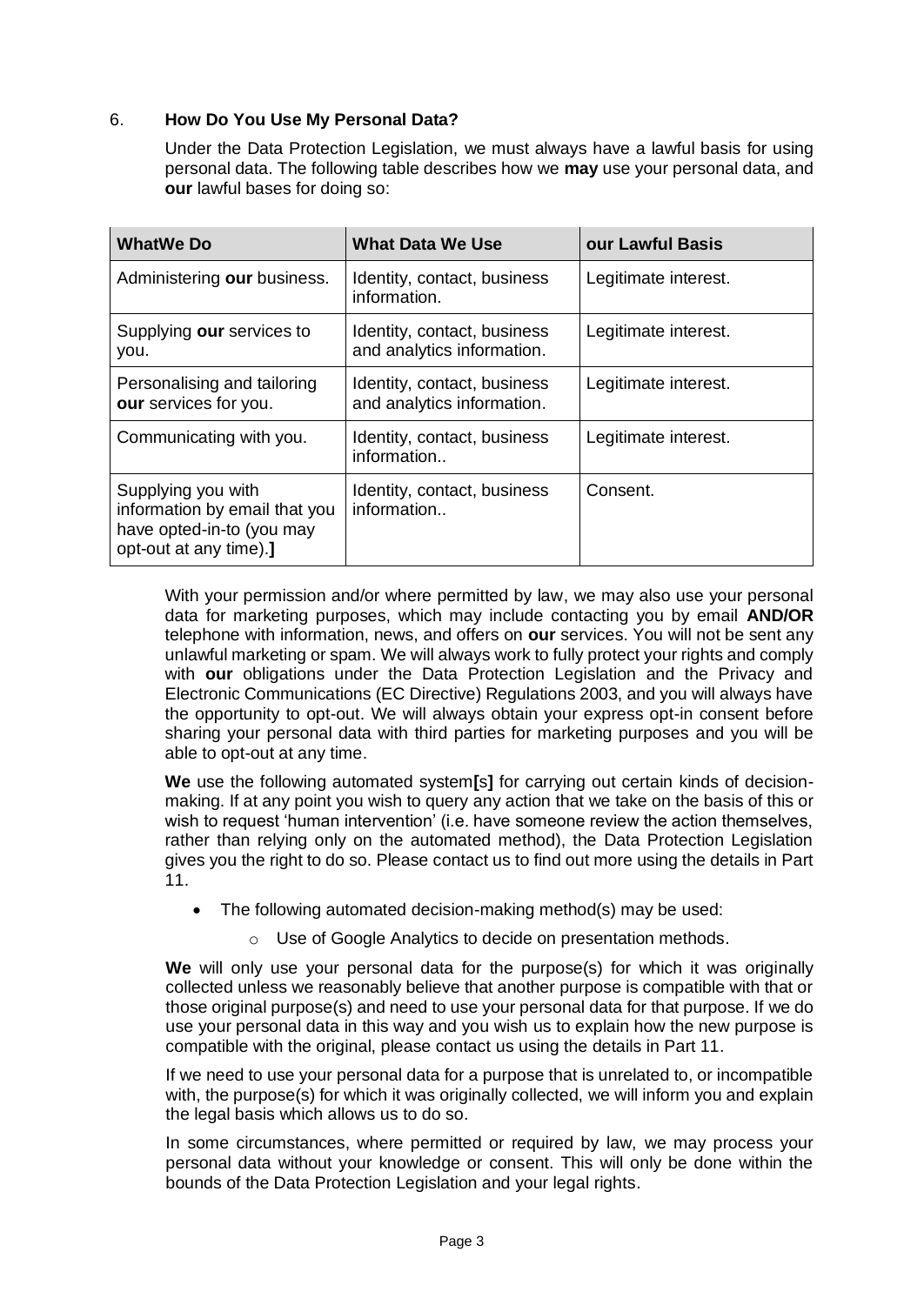# 7. **How Long Will You Keep My Personal Data?**

We will not keep your personal data for any longer than is necessary in light of the reason(s) for which it was first collected. Your personal data will therefore be kept for the following periods (or, where there is no fixed period, the following factors will be used to determine how long it is kept):

| <b>Type of Data</b>         | <b>How Long We Keep It</b> |
|-----------------------------|----------------------------|
| Identity Information        | No fixed period.           |
| Contact information         | No fixed period.           |
| <b>Business information</b> | No fixed period.           |
| Profile information         | No fixed period.           |

# 8. **How and Where Do You Store or Transfer My Personal Data?**

We may store or transfer some or all of your personal data in countries that are not part of the European Economic Area (the "EEA" consists of all EU member states, plus Norway, Iceland, and Liechtenstein)**.** These are known as "third countries" and may not have data protection laws that are as strong as those in the UK and/or the EEA. This means that we will take additional steps in order to ensure that your personal data is treated just as safely and securely as it would be within the UK and under the Data Protection Legislation as follows:

We **may** share your data within the group of companies of which we are a part. Where this involves the transfer of personal data outside the EEA, **our** group ensures that personal data is protected by requiring all companies within the group to follow the same rules with respect to personal data usage. These are known as "binding corporate rules". More information on binding corporate rules is available from the [European](https://ec.europa.eu/info/law/law-topic/data-protection/data-transfers-outside-eu/binding-corporate-rules_en)  [Commission.](https://ec.europa.eu/info/law/law-topic/data-protection/data-transfers-outside-eu/binding-corporate-rules_en)

# **AND**

We share your data with external third parties, as detailed below in Part 9, that are based outside of the EEA. The following safeguards are applied to such transfers:

We will only transfer your personal data to third countries whose levels of data protection are deemed 'adequate' by the European Commission. More information is available from the [European Commission.](https://ec.europa.eu/info/law/law-topic/data-protection/data-transfers-outside-eu/adequacy-protection-personal-data-non-eu-countries_en)

# **AND**

Where we transfer your data to a third party based in the US, the data may be protected if they are part of the EU-US Privacy Shield. This requires that third party to provide data protection to standards similar levels of data protection to those in Europe. More information is available from the [European Commission.](https://ec.europa.eu/info/law/law-topic/data-protection/data-transfers-outside-eu/eu-us-privacy-shield_en)

Please contact us using the details below in Part 11 for further information about the particular data protection mechanism**[**s**]** used by us when transferring your personal data to a third country.

The security of your personal data is essential to us, and to protect your data, We take a number of important measures, including the following:

limiting access to your personal data to those employees, agents, contractors, and other third parties with a legitimate need to know and ensuring that they are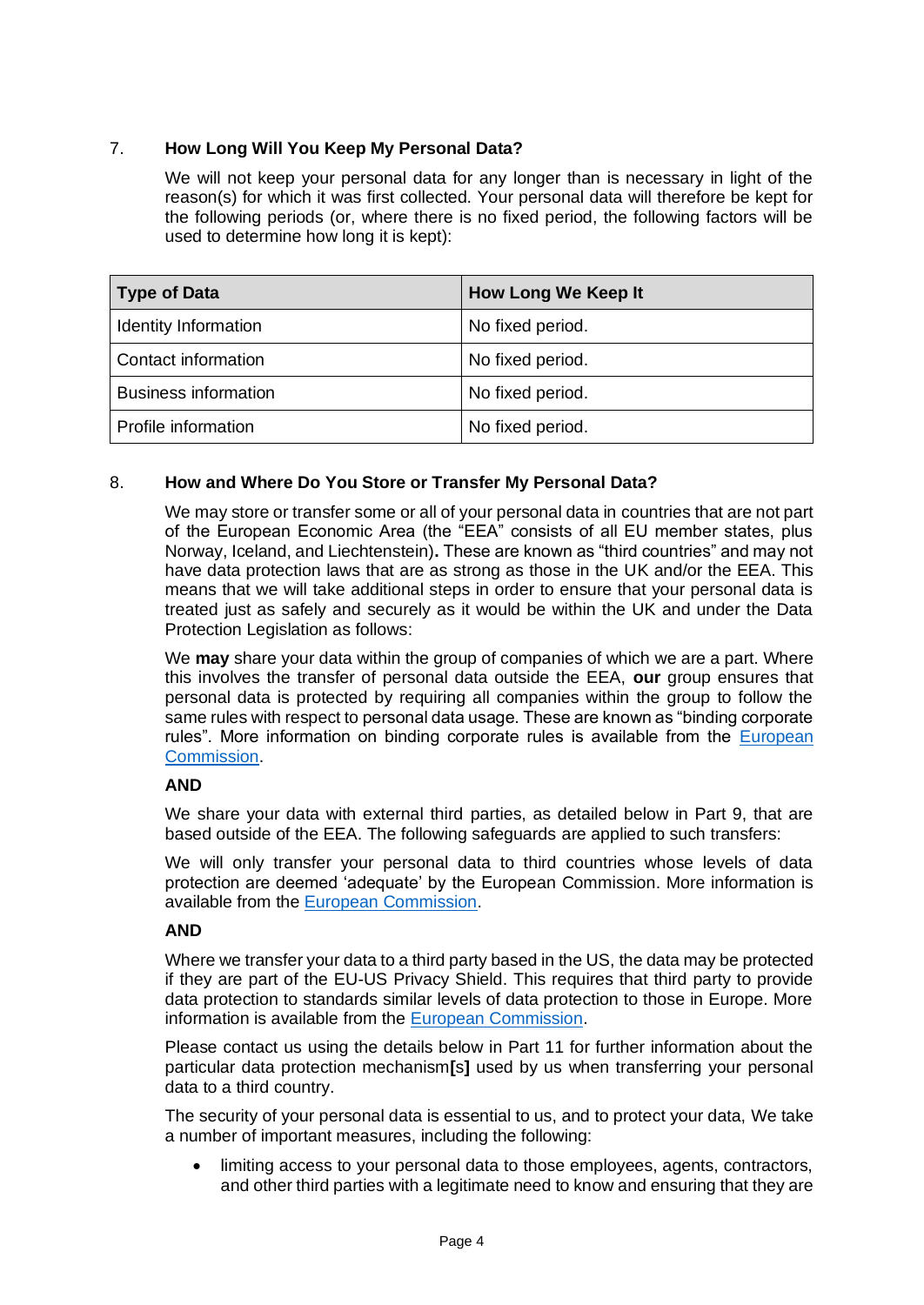subject to duties of confidentiality;

• procedures for dealing with data breaches (the accidental or unlawful destruction, loss, alteration, unauthorised disclosure of, or access to, your personal data) including notifying you and/or the Information Commissioner's Office where we are legally required to do so;

### 9. **Do You Share My Personal Data?**

**We** will not share any of your personal data with any third parties for any purposes, subject to the following exception**[**s**]**.

If we sell, transfer, or merge parts of **our** business or assets, your personal data may be transferred to a third party. Any new owner of **our** business may continue to use your personal data in the same way(s) that we have used it, as specified in this Privacy Policy.

In some limited circumstances, we may be legally required to share certain personal data, which might include yours, if we are involved in legal proceedings or complying with legal obligations, a court order, or the instructions of a government authority.

If any of your personal data is shared with a third party, as described above, we will take steps to ensure that your personal data is handled safely, securely, and in accordance with your rights, **our** obligations, and the third party's obligations under the law, as described above in Part 8.

If any personal data is transferred outside of the EEA, we will take suitable steps in order to ensure that your personal data is treated just as safely and securely as it would be within the UK and under the Data Protection Legislation, as explained above in Part 8.

If we sell, transfer, or merge parts of **our** business or assets, your personal data may be transferred to a third party. Any new owner of **our** business may continue to use your personal data in the same way(s) that we have used it, as specified in this Privacy Policy.

In some limited circumstances, we may be legally required to share certain personal data, which might include yours, if we are involved in legal proceedings or complying with legal obligations, a court order, or the instructions of a government authority.

#### 10. **How Can I Access My Personal Data?**

If you want to know what personal data we have about you, you can ask us for details of that personal data and for a copy of it (where any such personal data is held). This is known as a "subject access request".

All subject access requests should be made in writing and sent to the email or postal addresses shown in Part 11.

There is not normally any charge for a subject access request. If your request is 'manifestly unfounded or excessive' (for example, if you make repetitive requests) a fee may be charged to cover **our** administrative costs in responding.

We will respond to your subject access request within 28 days and, in any case, not more than one month of receiving it. Normally, we aim to provide a complete response, including a copy of your personal data within that time. In some cases, however, particularly if your request is more complex, more time may be required up to a maximum of three months from the date we receive your request. You will be kept fully informed of **our** progress.